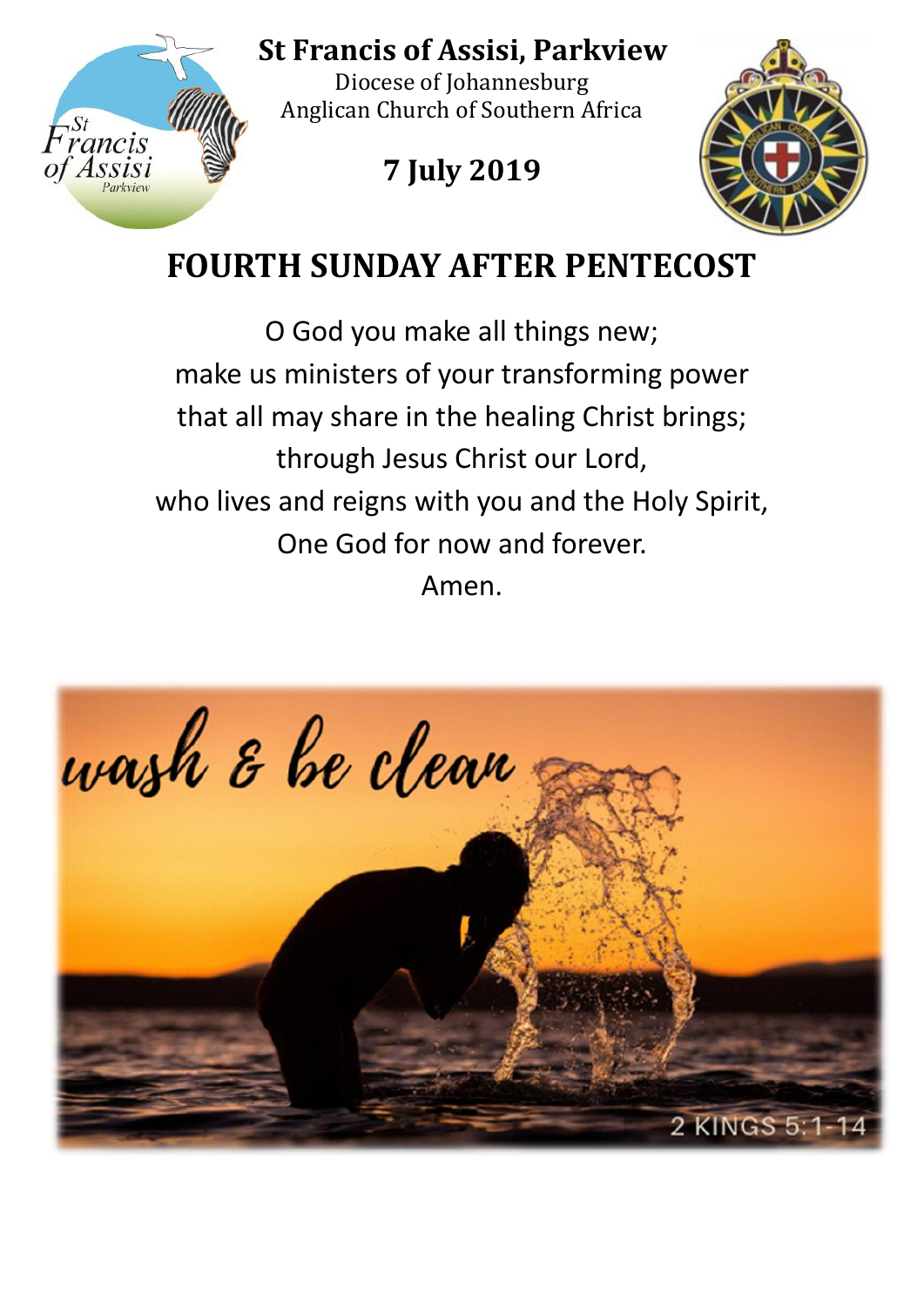#### **PRAYER FOR THE CHURCH**

We pray for **the Anglican Church of Papua New Guinea**, and **The Most Revd Allan Migi,**  Archbishop of Papua New Guinea. We pray For **Steve, our Bishop** while he is on sabbatical, for **Moses Thabethe, our Vicar General** and for our Diocese; for **Thabo our Metropolitan** and the Anglican Church of Southern Africa and for **Justin of Canterbury** and the Anglican Communion.

#### **PRAYER FOR THE WORLD:**

Our world is full of hurting families and nations torn apart by war and violence, and it can be difficult to know how to help those in need. Through prayer, we can "seek peace and pursue it" (Psalm 34:14). We pray for conflict zones around the world, especially for Syria, Yemen, South Sudan, Iraq and Afghanistan, praying for the protection of children and families affected by conflict, that food would reach those who are suffering from hunger, that displaced peoples will find refuge, and for all a renewed hope for a future of peace, stability and justice in the world.

### **WE PRAY FOR THE OFFICERS AND STAFF OF PARKVIEW POLICE STATION**

Give them strength and courage to do their work with dignity and integrity. Keep them safe, protect their families, and in you find that peace which passes all understanding.

#### **PRAYERS FOR PARISHIONERS**

**Birthdays: Monday 8:** Jonathan Whittaker; Kyle Botha **Tuesday 9:** Owen Nosworthy; Peter Nelson **Wednesday 10:** Ann Pryor **Thursday 11:** Cathy Reed; Georgie Currie; Janet Wilson **Friday 12:** Jemma Miller; Gavin Gordon; Neil Main; Emely Smith **Saturday 13:** Joan Stuart **Families to be prayed for this week:** Johan and Monika LE ROUX; James and Jamie LEES; Charles, Kelly, Amy and Late LEISHMAN; George and Vivian LEZARD

**Prayers for those in need of prayer:** Phillip Cayton-Boxall; Michael Cruz; Stephen Botha Maria Frahm-Arp; Tanele Dlamini; Marilyn Gianadda; Dennis Goddard and the Goddard family; June Impey; Judith Kinnaird; Bev Lorton; The Mgeyane family; Revd Percy Mngomezulu; Hilary Mudau; Thabani Mudau; Wendy Price; John Ridler; Sue Rudnick; Phillip Zwambila and for **those who have long-term needs:** Pat Cawthorn; Georgie Currie; Jeffery Gavin; Jennifer Jordaan; Geraldine Matlhare; Elzett Mufamadi; Thandazo Ndlovu; Tsungi Ngwenya; Brian Spratt; Dudley Spratt

**Year's Mind:** Gwen Glennie, Pat Rice; Neville Boyce; Anne Ridley;

## **SERVICES OF THE CHURCH**

| <b>SUNDAY EUCHARISTS</b>      |     |                                    |                                                  |                                            |                    |  |  |
|-------------------------------|-----|------------------------------------|--------------------------------------------------|--------------------------------------------|--------------------|--|--|
| $7:30$ am and $9:30$ am       |     |                                    |                                                  |                                            |                    |  |  |
| <b>EUCHARISTS IN THE WEEK</b> |     |                                    |                                                  |                                            |                    |  |  |
| Wednesdays @ 9:30 am          |     | Fridays $@7:00$ am                 |                                                  | $1st$ & 4 <sup>th</sup> Tuesdays @ 5:30 pm |                    |  |  |
| <b>READINGS FOR TODAY:</b>    |     |                                    |                                                  |                                            |                    |  |  |
| 2 Kings 5:1-14                |     | Psalm 30                           |                                                  | Galatians 6:7-16                           | Luke 10:1-11,16-20 |  |  |
| <b>HYMNS FOR 7:30</b>         |     |                                    |                                                  |                                            |                    |  |  |
| Introit                       | 342 | Awake, awake: fling off the night! |                                                  |                                            |                    |  |  |
| Gradual                       | 285 |                                    | Thine arm, O Lord, was strong to save (Tune 334) |                                            |                    |  |  |
| Offertory                     | 433 | When I needed a neighbour          |                                                  |                                            |                    |  |  |
| Recessional                   | 247 | I heard the voice of Jesus say     |                                                  |                                            |                    |  |  |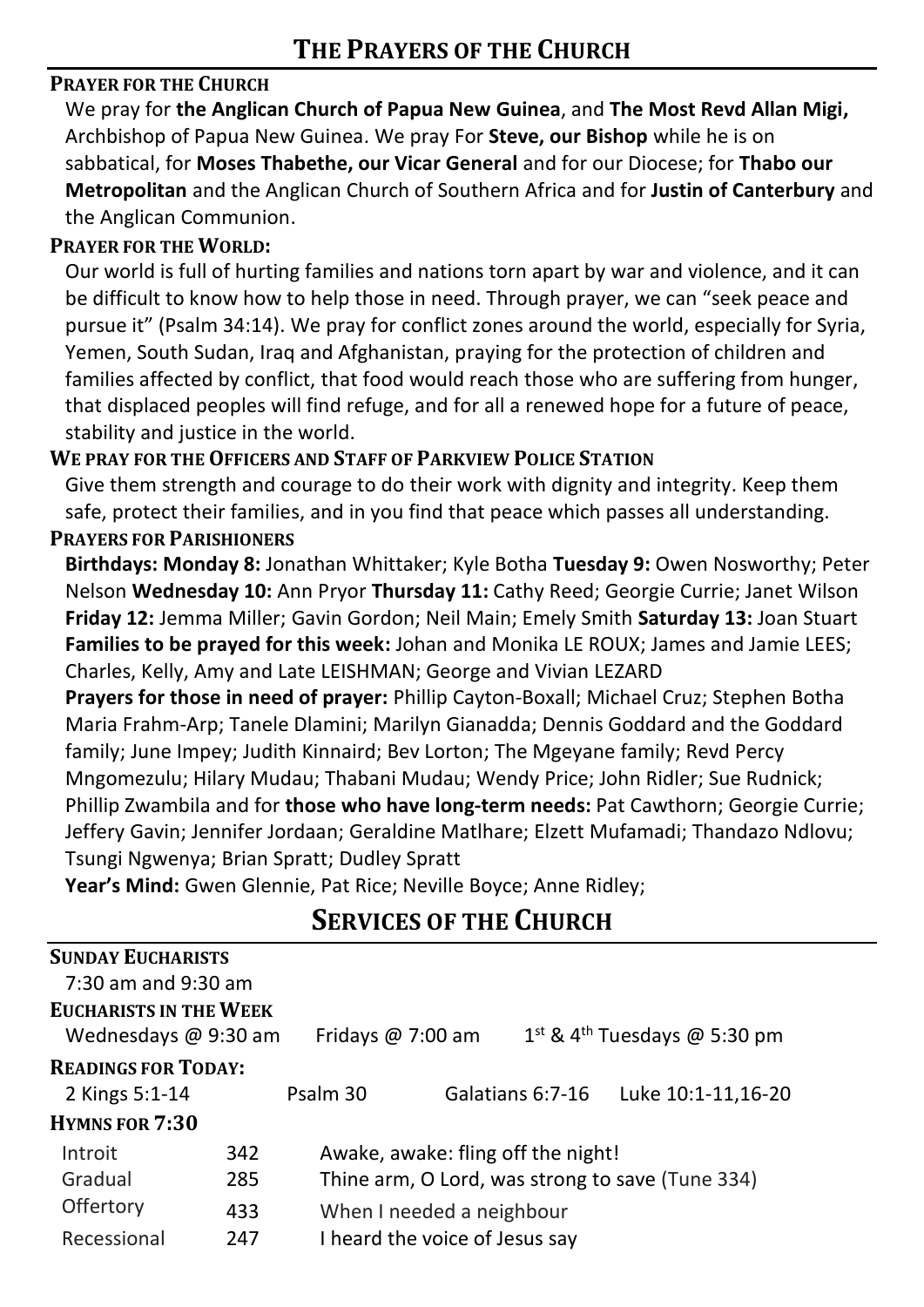# **THANK YOU FOR BLANKETS & JERSEYS: KEEP THEM COMING – SPECIALLY MEN'S SHOES**

Last Wednesday saw a major distribution of blankets and clothes that we had collected. Please continue to bring them on a regular basis**. Men's shoes are always needed.**

#### **MOTHER'S UNION - THANK YOU**

"We can't even begin to express what a wonderful blessing you all have been in supporting our fundraising initiative. To all who assisted in selling, to all who bought the tickets and to all who encouraged and believed in us, a very big thank you. The total amount raised was R18,252.30. The major prize went to Benjamin Harris, with the surprise  $2^{nd}$  and  $3^{rd}$  prizes going to Matthew Lawrenson and Ingrid Emmett respectively. We are humbled to report that all our Parish Mothers' Union members will be attending the Diocesan Mothers' Union conference to be held from 4-6 October 2019 and it is all thanks to you all. May the Almighty continue to bless you all abundantly."

#### **9:30 TEA SERVERS NEEDED**

We are in urgent need for people to help with serving tea at the 9:30 am services. If you would like to help **serve** tea the parish will provide assorted biscuits. Please speak to Laurel in the office.

#### **FIRST COMMUNION: OCTOBER 6, 2019**

The acceptance of Children to First Communion will be on 6<sup>th</sup> October. Classes will be for six weeks beforehand. Please speak to Fabian or Laurel if you are interested.

#### **CONFIRMATION IN 2020**

Confirmation is for people who are sixteen or turn sixteen in the year of Confirmation. Please speak to Fabian if you want to get on the Confirmation list for 2020. Classes begin in October. The next Confirmation Service for St Francis will be in late 2020.

#### **SOLAR ENERGY APPEAL**

Several weeks ago, we launched the Solar Energy Appeal. We do this because:

- 1. We are an EcoParish, committed to reducing our environmental impact.
- 2. Long term saving. The system will save us around R8,500 annually at current costs of electricity. As the cost of electricity rises so our saving on the electricity will rise.
- 3. We keep lights on during load shedding. Solar energy will allow us to power the offices (PCs, printers, Wi-Fi and lights) for most of a day.

Solar Energy Appeal pamphlets are available at the back of the church. Please fill in the response sheet and return it to the church, via Sunday Offering, at the Office or photograph it and email in the picture.

#### **NEW PAINTING ON THE E H HALL STOEP - SHADRACK, MESHACK AND ABEDNEGO**

For many years the remarkable bench sculpted by John Baloyi has sat largely unnoticed in the corner of the stoep. It will be no longer. For a wonderfully colourful painting, illustrating the fiery furnace story from Daniel, produced by the Children's Church has been hung above it. Thanks especially to Janet Wilson and family for this.

#### **YEAR'S MIND FLOWERS**

The flowers today are in memory of Neville Boyce and Pat Rice, with love from Gilly Rice.